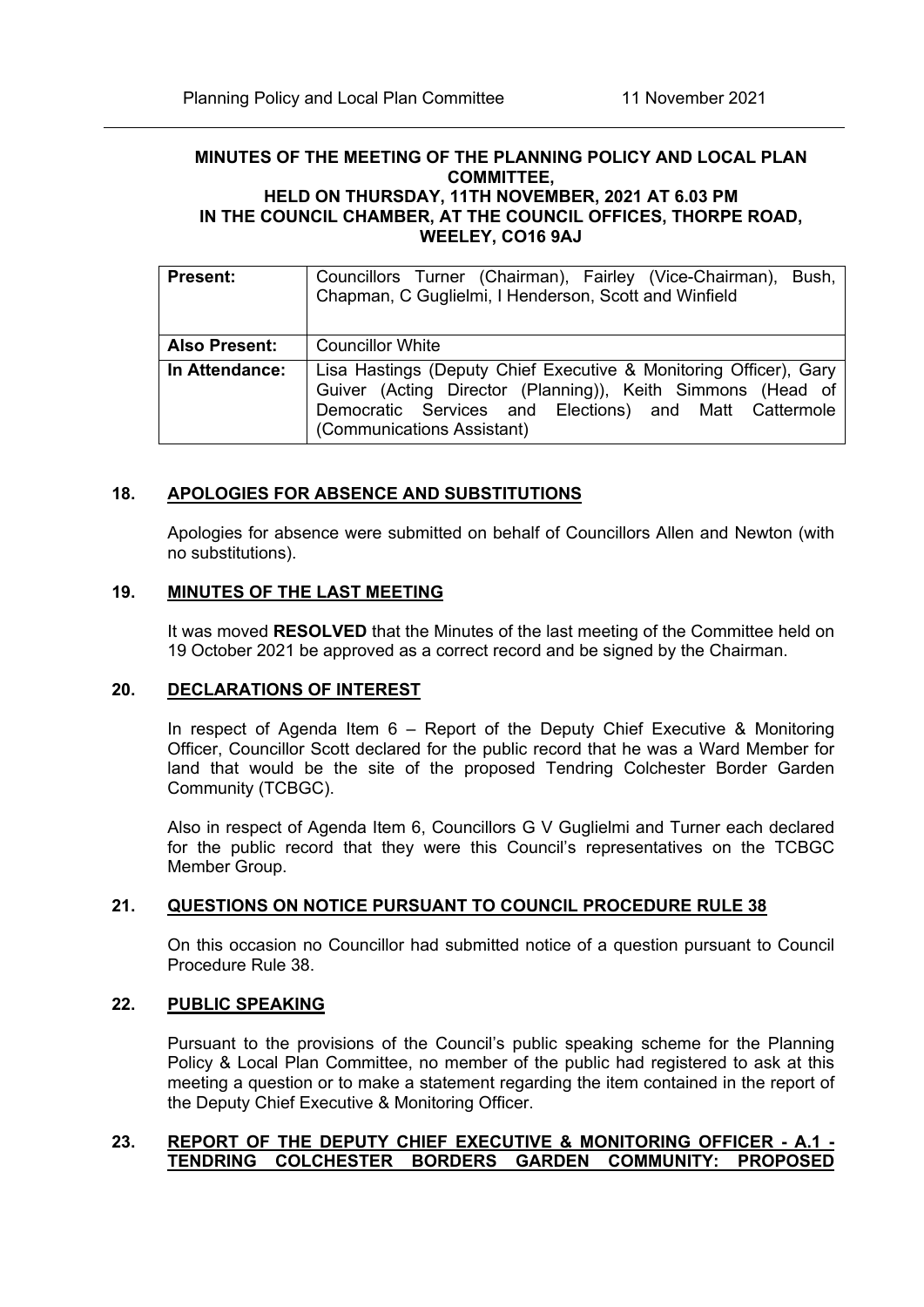# **PREPARATION OF A DEVELOPMENT PLAN DOCUMENT AND PROPOSED ESTABLISHMENT OF A JOINT COMMITTEE**

The Committee gave consideration to a report of the Deputy Chief Executive & Monitoring Officer (A.1) which sought its approval to formally recommend to Full Council that a joint Development Plan Document be prepared together with Colchester Borough Council; and further that a Joint Committee be established with Colchester Borough Council and Essex County Council in relation to the Tendring Colchester Borders Garden Community.

Members were aware that the Tendring Colchester Borders Garden Community (TCBGC) was located across Tendring District Council's (TDC) and Colchester Borough Council's (CBC) Local Planning Authority's area, and that accordingly those Councils could consider establishing a Joint Committee made up of members from both of those Councils.

The Committee recalled that both TDC and CBC had now adopted a common Section 1 of their Local Plan, which had the shared vision of sustainable development and allocation of TCB Garden Community, which would be further defined through a joint Development Plan Document (DPD) providing detailed parameters and policies (as required within Section 1 – Policies SP7 & 8).

Members were reminded that this Committee, at its meeting held on 29 June 2021, had approved the updated Local Development Scheme for 2021-24, which had made reference to the jointly prepared DPD with Colchester for the TCBGC. However, a formal decision was required under Section 28 of the Planning and Compulsory Purchase Act 2004. The Committee needed therefore to formally recommend this to Full Council, and the outcome of this meeting would be reported to Cabinet at its meeting on 12 November 2021 when it would also be considering the Joint Committee for TCBGC.

It was felt that due to the joint nature of Section 1 there was a case to be made for a Joint Committee for Tendring and Colchester, which would also include members from Essex County Council (ECC), continuing with the existing partnership working on this project. This format had been adopted elsewhere and linked into decisions around infrastructure and possibly other County matters.

The Committee was advised that it was possible to delegate various functions to a Joint Committee but that at this stage the proposed Terms of Reference for the Joint Committee would be limited to planning functions related to preparing for plan making through the DPD process; and development control and determination of planning applications for TCBGC against the common Section 1 and adopted DPDs.

It was reported that ECC had also proposed to transfer/delegate their relevant planning functions to the Joint Committee for the Tendring Colchester Borders Garden Community.

Members were informed that the alternative to establishing a Joint Committee, was to leave the current arrangements in place such that Cabinet and/or the relevant Committee of both Councils would be involved in the decision making process for production of the Draft DPD. Once the DPD was adopted, the relevant Council's Planning Committee would deal with any individual planning application in their area.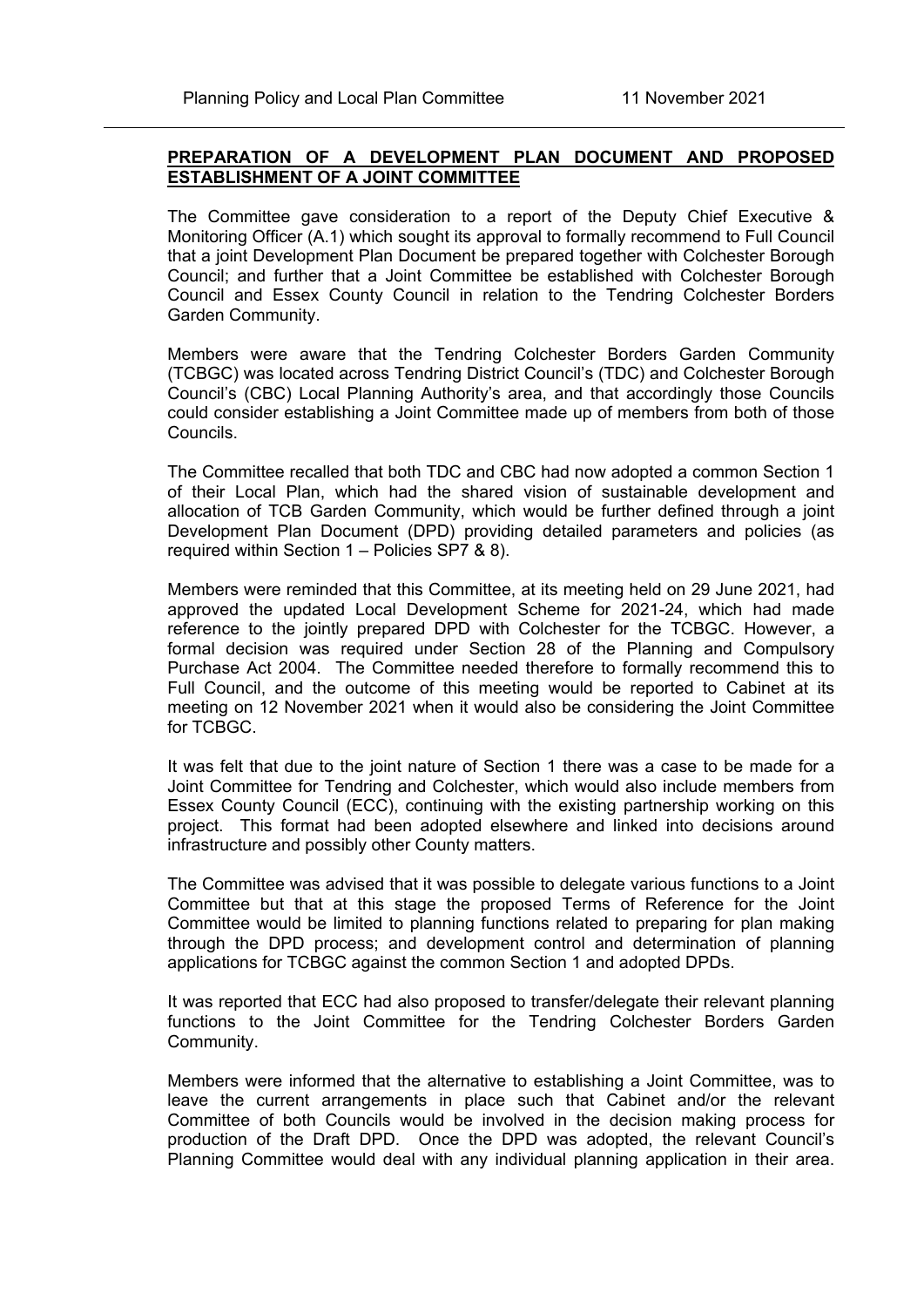This latter option could present some complications associated with managing the practicalities, introducing delay to the process and it was therefore considered beneficial to advance the joined up and partnership approach through to decision making.

The Committee was informed that the Tendring Colchester Borders Garden Community Member Group had assessed the various options and considered the joint committee approach for both the TCBGC joint DPD and Development Control functions would best demonstrate the Councils' continued partnership commitment to delivering the Garden Community, provide increased confidence to developers and remove delayed individual decision making through working together for the benefit of the residents in both areas.

Members were assured that the establishment of the Joint Committee would be limited to the TCBGC and all other local planning authority functions would remain unaffected and rest with TDC and CBC.

The proposed Terms of Reference and Scheme of Delegation of the TCBGC Joint Committee were set out in Appendix A to the Officer report and consequential amendments to this Committee's delegated functions and responsibilities were set out in Appendix B thereto.

The Committee was made aware that further executive functions related to the TCBGC could be delegated by the Leader of the Council, as the project developed and a partnership agreement might be deemed necessary between the Councils to formulate arrangements between them.

Councillor Ivan Henderson suggested that the third member of the Joint Committee should be appointed by Full Council from the opposition and this was accepted by the Committee as a general principle to be included.

Councillor Henderson also raised whether the scrutiny provisions would apply and the Monitoring Officer confirmed that the work programme for the relevant Overview and Scrutiny Committee could always include the work of TCBGC, but also gave a reassurance that the Constitution would be reviewed to ensure the work of a Joint Committee would be covered.

With the permission of the Chairman (Councillor Turner), Councillor White, in his capacity as the Chairman of the Planning Committee, raised questions on behalf of that Committee which were answered, as appropriate, by the Deputy Chief Executive & Monitoring Officer and the Acting Director (Planning).

Having considered all of the information and advice contained in the Officer report and its appendices:-

It was moved by Councillor Fairley, seconded by Councillor Bush and:-

**RESOLVED** that the Planning Policy & Local Plan Committee recommends to Full Council that –

(a) a joint Development Plan Document is prepared together with Colchester Borough Council in accordance with Section 28 of the Planning and Compulsory Purchase Act 2004;